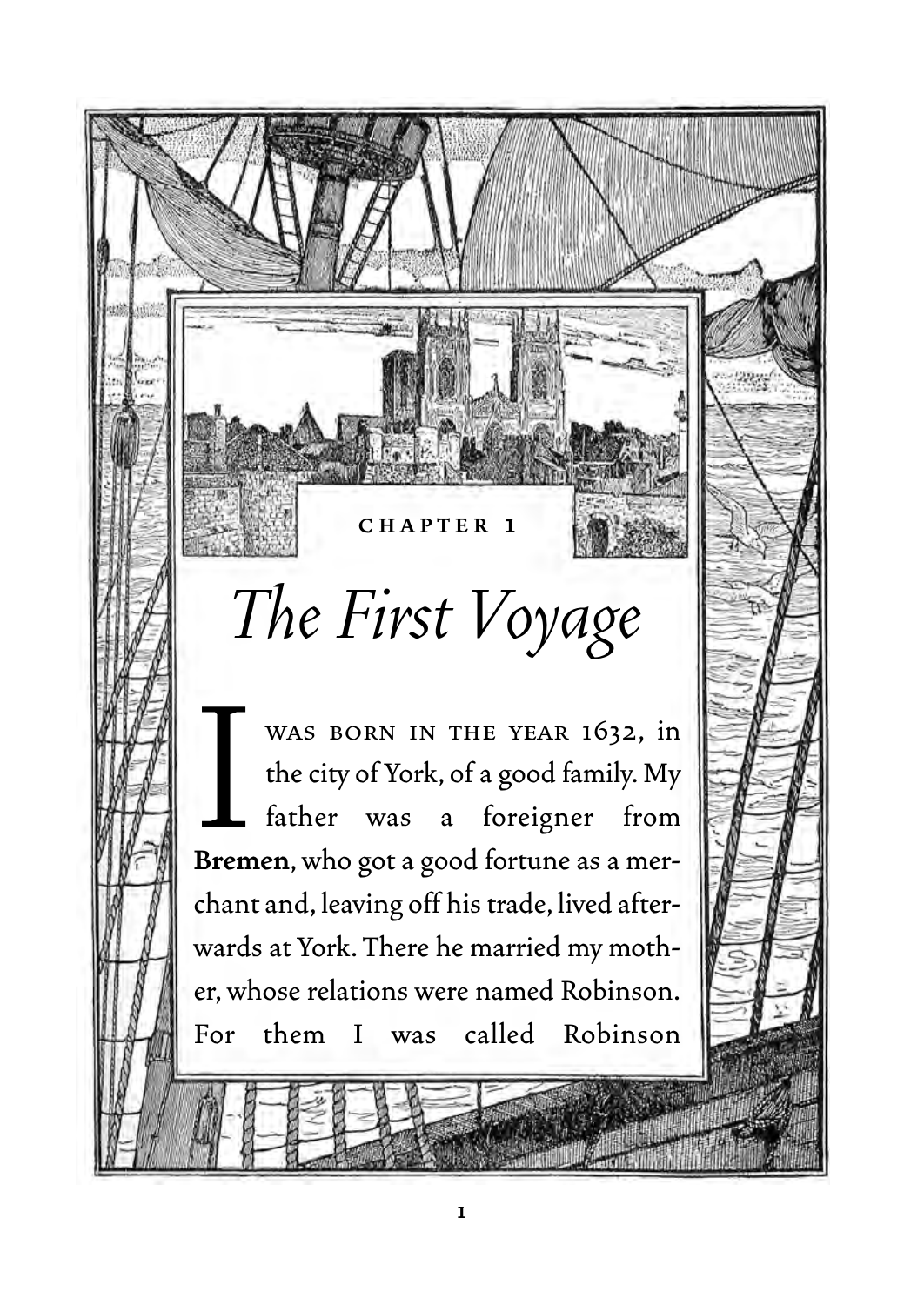WEST **INDES** SHOWING THE ISLAND TABAGO ROBINSON CRUSOE LIVED IN COMPLETE **SOLITUDE** EIGHT & TWENTY The Tropic Cancer <u> Erligesanssaaras</u> DOMINGO ARIBBEAN EA C  $GULF$  $\mathcal{O}^{\Phi}\mathcal{O}$ of ranage<br>Island **NEZUEL** B. ERRA FIRMA ΝA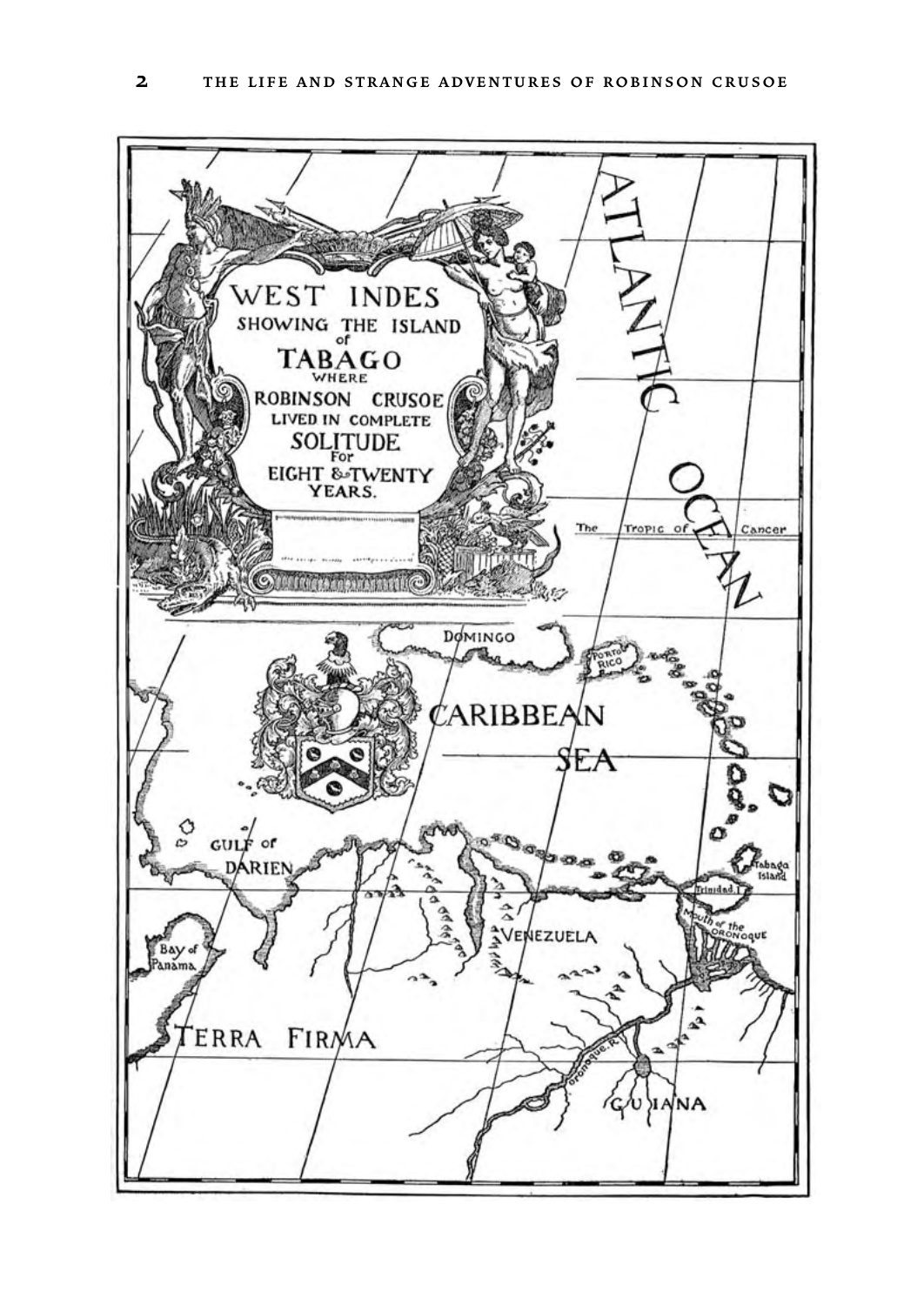Kreutznaer, but our neighbors pronounced our name Crusoe, and so my companions have always called me.

**BREMEN A port city on the North Sea coast of Germany.**

I had two elder brothers. One was killed in battle against the Spaniards. What became of my second brother I never knew, just as my father and mother never knew what became of me.

Being the third son, my head was filled early with rambling thoughts. My father, who was very ancient, intended me to be a lawyer, but I was satisfied with nothing but going to sea. My inclination to this led me strongly against the commands of my father and against all the pleas of my mother and friends. There seemed to be something in my nature that led me directly into a life of misery.

My father, a wise man, gave me excellent advice. He called me one morning into his room and asked me what reasons I had for leaving my home and country, where I had the prospect of raising my fortune and living a life of ease and pleasure. He told me that mine was the middle station in life, which he had found by long experience was the best suited to happiness. This was the state that other people envied, between the low and the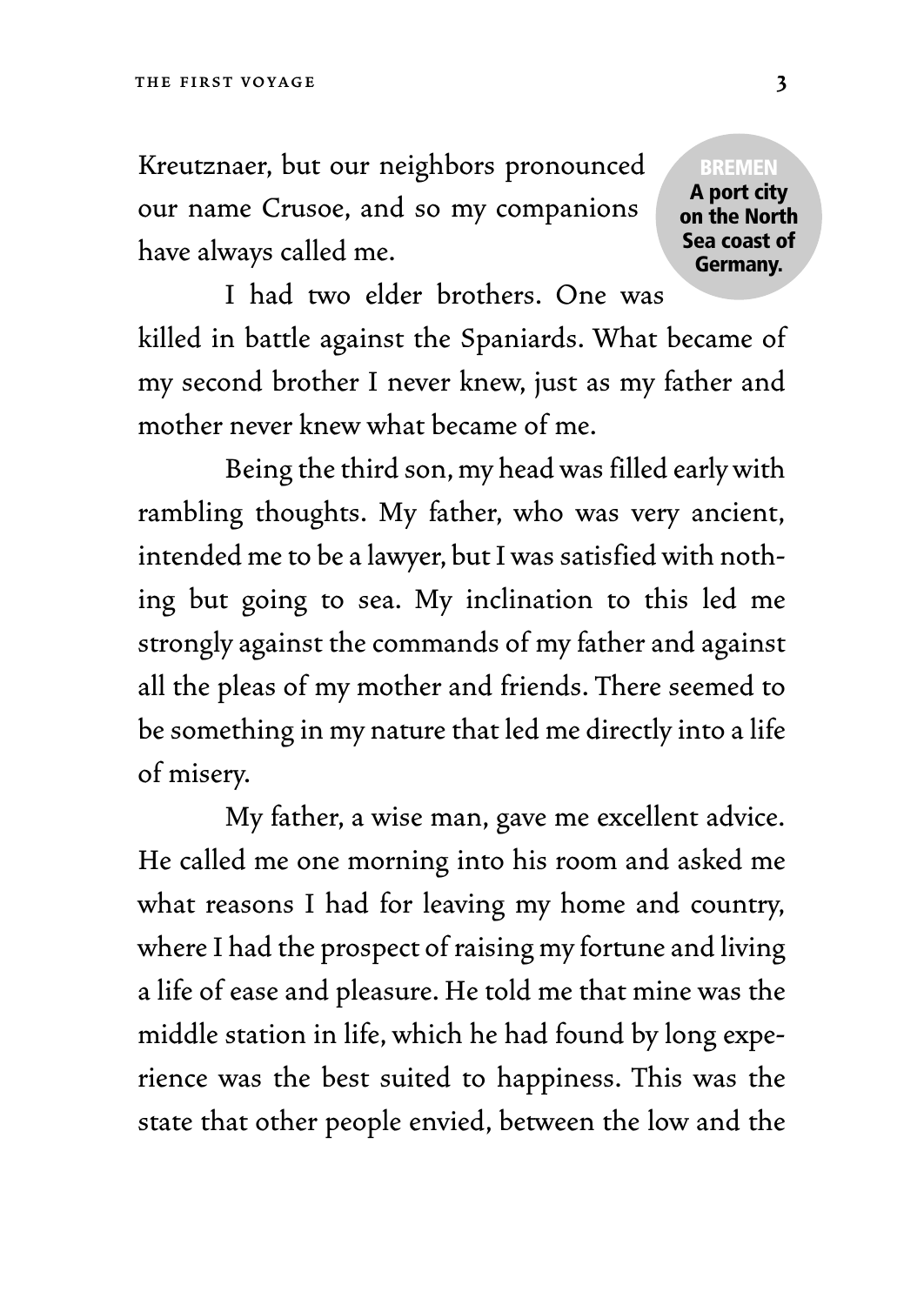

**MY FATHER , A WISE MAN, GAVE ME EXCELLENT ADVICE .**

high, and that a wise man had said as much when he prayed to have neither **poverty nor riches**.

He said I would always find that the calamities of life are not shared among all men. Temperance, moderation, quietness, and health are the blessings of the middle way. This way men went smoothly and gently through the world, not sold as slaves for daily bread, or enraged by passions of envy or ambition. He urged me

**POVERTY NOR RICHES**

**One of the proverbs of Solomon in the Bible (Old Testament: Proverbs 30:8).**

very affectionately not to throw myself into miseries I need not suffer.

I was sincerely affected by this talk and resolved to settle at home as my